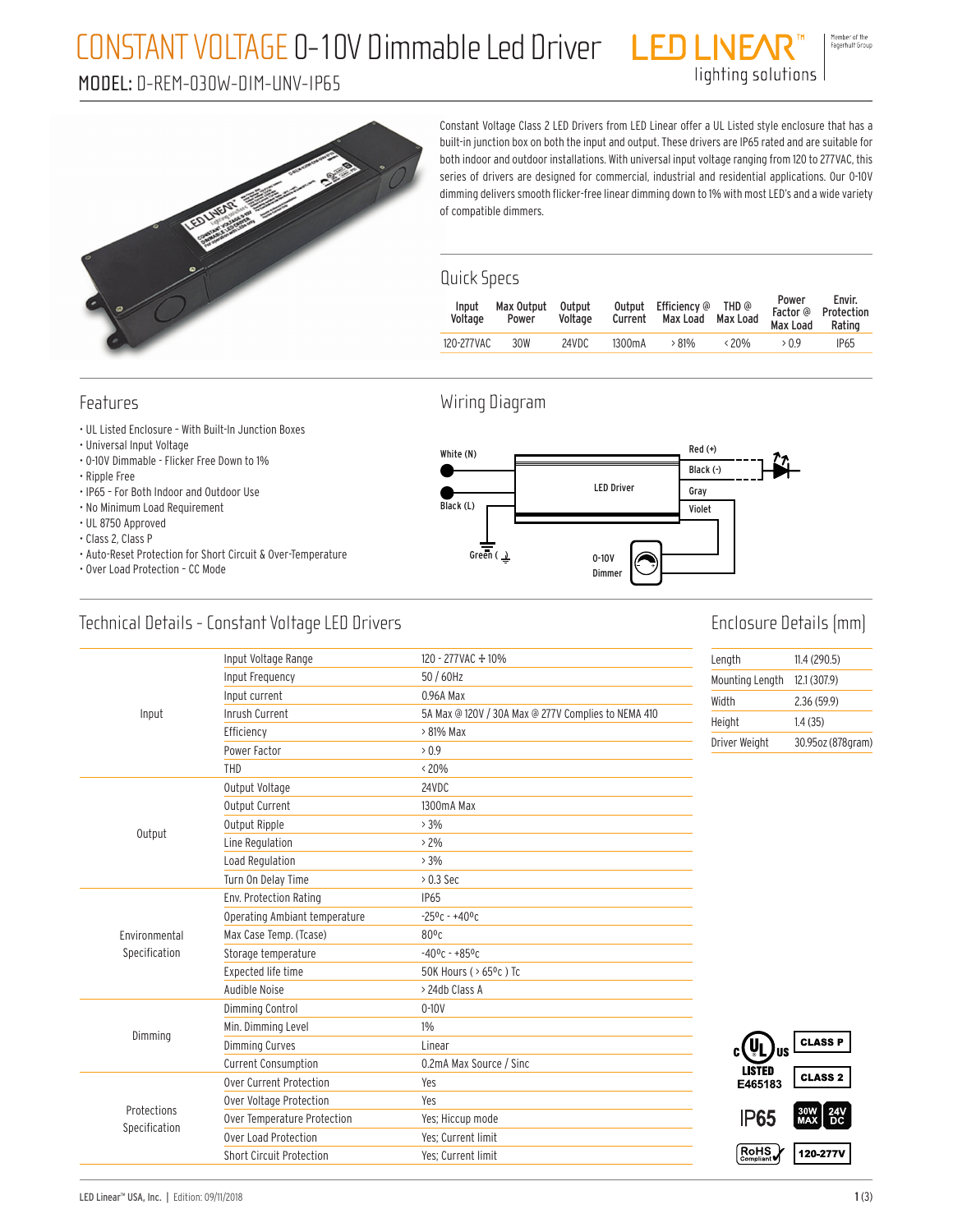## CONSTANT VOLTAGE 0-10V Dimmable Led Driver

Member of the<br>Fagerhult Group lighting solutions

### MODEL: D-REM-030W-DIM-UNV-IP65

Mechanical Details





Efficiency vs Load